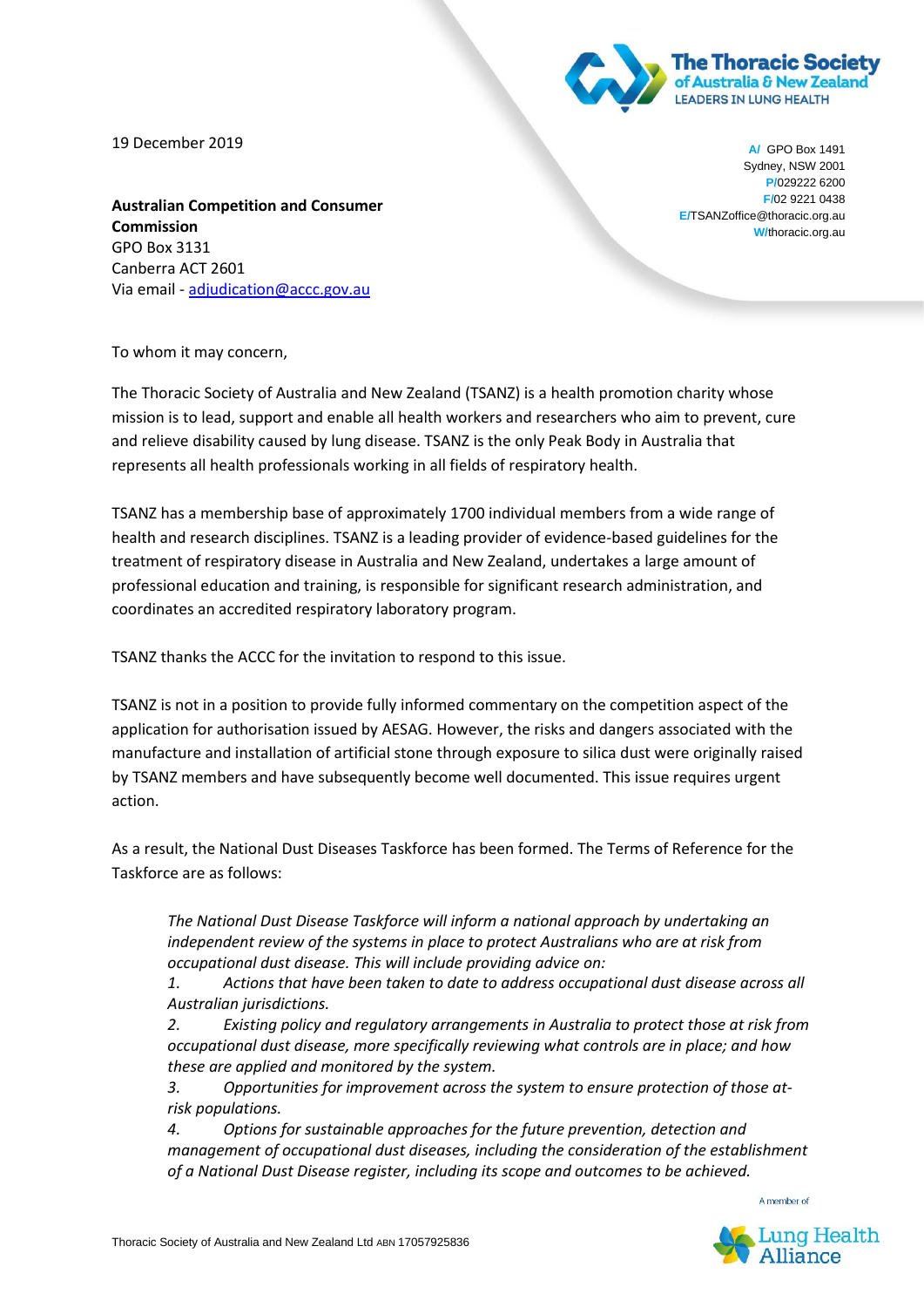*5. Options for potential new research required to support understanding, prevention and treatment of preventable occupational lung disease. The taskforce will engage with a broad range of stakeholders including key health and medical professionals, relevant state and territory governments and regulators, consumers, industry and workplace health and safety stakeholders, including Safe Work Australia.*

TSANZ supports the establishment of the Taskforce and looks forward to its report and to implementation of change in this area.

Given that the role of Safe Work as the regulator is to ensure appropriate management of workplaces and that Safe Work is represented on the Taskforce, we would encourage Safe Work in continuing in its leadership role in ensuring that workplaces are appropriately managing silica exposure. We are, however, concerned that the response from the regulators has not been nationally consistent nor responsive enough to date. We note that poor dust control has regrettably contributed towards a large number of cases of preventable respiratory diseases and several fatalities in young men. We are seeking a substantial response from the regulators after the imminent Taskforce interim report is delivered.

In 2019, the Queensland Government released a Code of Practice for *Managing respirable crystalline silica dust exposure in the stone benchtop industry* (see:

[https://www.worksafe.qld.gov.au/\\_\\_data/assets/pdf\\_file/0005/181940/Managing-respirable](https://www.worksafe.qld.gov.au/__data/assets/pdf_file/0005/181940/Managing-respirable-crystalline-silica-dust-exposure-in-the-stone-benchtop-industry-Code-of-Practice-2019.pdf)[crystalline-silica-dust-exposure-in-the-stone-benchtop-industry-Code-of-Practice-2019.pdf\)](https://www.worksafe.qld.gov.au/__data/assets/pdf_file/0005/181940/Managing-respirable-crystalline-silica-dust-exposure-in-the-stone-benchtop-industry-Code-of-Practice-2019.pdf)*.*

It is regrettable that, to date, Queensland is the only state or territory to have laid down these minimum requirements for a workplace managing artificial stone products. We note that Safe Work is currently developing a national guidance document and reviewing exposure limits, and we look forward to this being urgently completed and implemented.

We commend the applicants for their current attention towards safe work practices and towards a reduction in the risk of silicosis in workers using artificial stone products. We note, however, that there will be several cost implications and difficulties for small businesses who attempt to conform to this accreditation process.

We also note that occupational hygiene best practice is to make the product safe using the hierarchy of control, i.e. to reduce the potential hazard at source before other measures. Currently, many artificial stone products contain more than 80% silica, and it would certainly be possible to reduce this in order to make the product safer. In our view, this would be better practice than accreditation standards.

Should the ACCC grant the application we would argue that any accreditation process must at least be as stringent as that laid down in the Queensland Code of Practice and also any newly released National Safe Work Standards. We note that applicants were represented in the development of the Queensland Code of Practice and therefore should be supportive of its implementation. We note that there are many examples of failed industry voluntary self-regulation in the public health area. As such we fully support the concept of centralised governmental regulatory processes that are independent of industry. Should the application be approved, we would argue strongly for an A member of